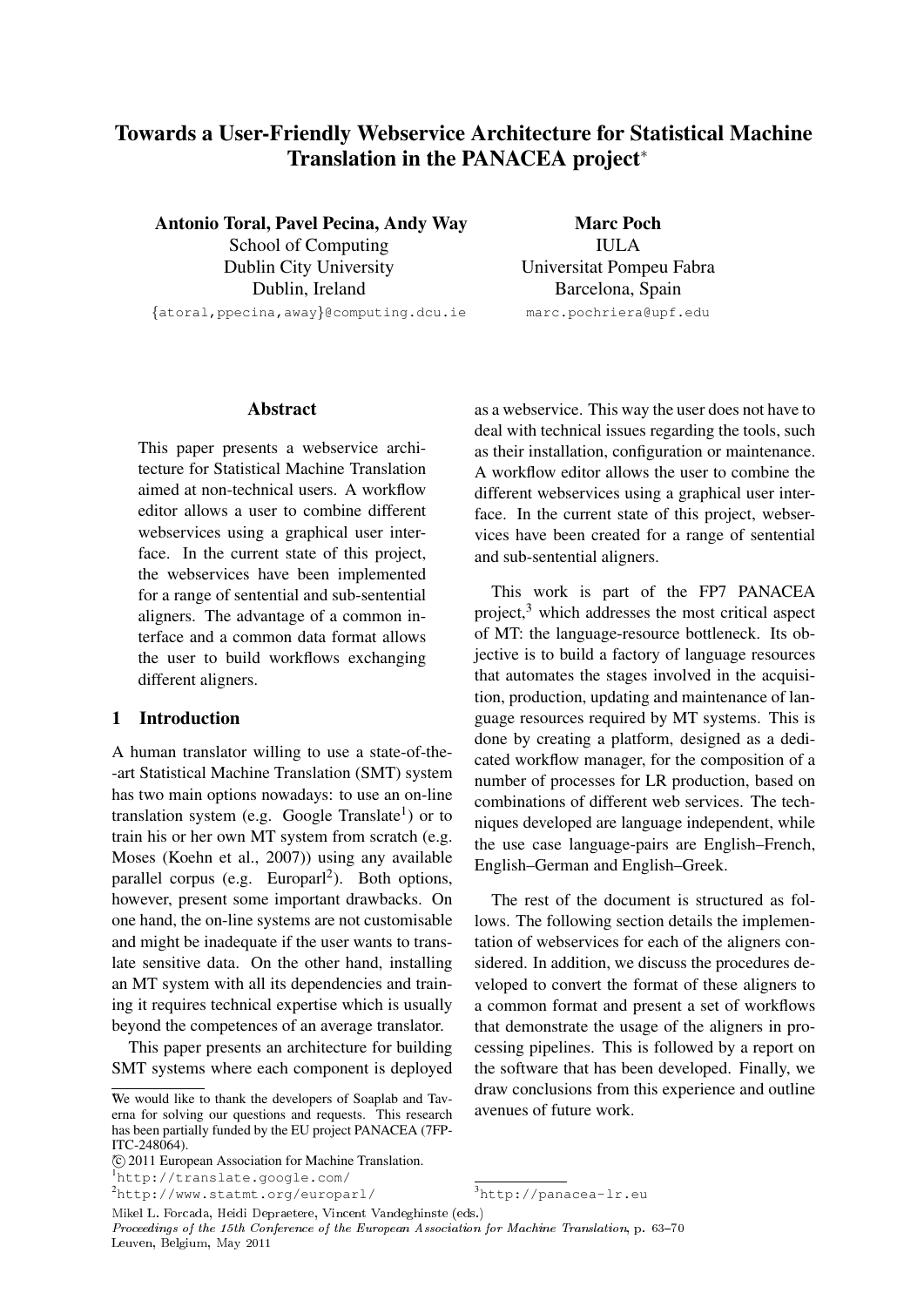#### 2 Aligners as Webservices

This section reports on the development of webservices for a range of widely-used state-of-the- -art aligners which can be easily exchanged in user workflows due to the common interface designed within the project. Table 1 describes the mandatory parameters of the interface shared across all the webservices. In addition, a webservice might accept optional parameters that allow to exploit specific functionality of the aligner wrapped by that webservice.

| Name            | Type                 |
|-----------------|----------------------|
| source_language | 2 character ISO code |
| source_corpus   | text                 |
| source_language | 2 character ISO code |
| target_corpus   | text                 |

Table 1: Shared mandatory parameters.

Webservices created for sentential aligners (Hunalign, GMA and BSA) are covered in section 2.1, while section 2.2 deals with sub-sentential aligners (GIZA++, BerkeleyAligner and OpenMaTrEx chunk aligner).

## 2.1 Sentential alignment

# 2.1.1 Hunalign

Hunalign (Varga et al., 2005)<sup>4</sup> can work in two modes. If a bilingual dictionary is available, this information is combined with sentence-length information (Gale and Church, 1991) and used to identify sentence alignment. In the absence of a bilingual dictionary, it first identifies the alignment using sentence-length information only, then builds an automatic dictionary based on this alignment and finally realigns the text using this dictionary.

This tool requires three parameters (filenames for the source corpus, target corpus and bilingual dictionary, although the dictionary file can be empty). As a webservice, the first two parameters are mandatory, together with the source and target languages. The bilingual dictionary file is optional, if none is provided the webservice will create and use an empty file. Hunalign also provides a set of optional parameters. Some of them are offered by the webservice (bisent, cautious and text), while two of them are activated internally (realign and

utf). The remaining ones regard evaluation purposes or post-filtering and have been hidden from users of the webservice.

#### 2.1.2 GMA

GMA – Geometric Mapping and Alignment (Argyle et al.,  $2004$ )<sup>5</sup> – is an implementation of the Smooth Injective Map Recognizer (Melamed, 1997) algorithm for mapping bitext correspondence and the Geometric Segment Alignment (Melamed, 1996) post-processor for converting general bitext maps to monotonic segment alignments. The tool employs word correspondences, cognates, as well as information from bilingual dictionaries.

This tool accepts a pair of parameters for the source and target corpus. Apart from that, it needs a parameter pointing to a configuration file, which contains several parameters, including language- -dependent lists of stop words. The webservice offers two parameters for the source and target languages; these denote a language pair, which is internally assigned a configuration file. GMA provides configuration files and stop words for English–French. Additional configuration files have been created for the following language pairs: English–German, English–Spanish and English– Italian (all the parameters have the same values across language pairs except for those that are language-dependent). The stop word lists used for English, French, German, Spanish and Italian have been obtained from Université de Neuchâtel.<sup>6</sup>

#### 2.1.3 BSA

BSA - Bilingual Sentence Aligner<sup>7</sup> (Moore, 2002) – is a three-step hybrid approach. First, sentence-length based alignment is performed; second, statistical word alignment model is trained on the high probability aligned sentences and third, all sentences are realigned based on the word alignments. It generates only 1:1 alignments.

This tool takes three parameters (filenames for the source corpus, target corpus and an alignment probability threshold). All of them are offered by the webservice developed. The threshold is set to 0.5 by default. The output of this tool was altered by modifying the script filter-final-aligned-sents.pl

<sup>5</sup>http://nlp.cs.nyu.edu/GMA/

<sup>6</sup>http://members.unine.ch/jacques.savoy/ clef/index.html

<sup>7</sup>http://research.microsoft.

com/en-us/downloads/

aafd5dcf-4dcc-49b2-8a22-f7055113e656/

<sup>4</sup>http://mokk.bme.hu/resources/hunalign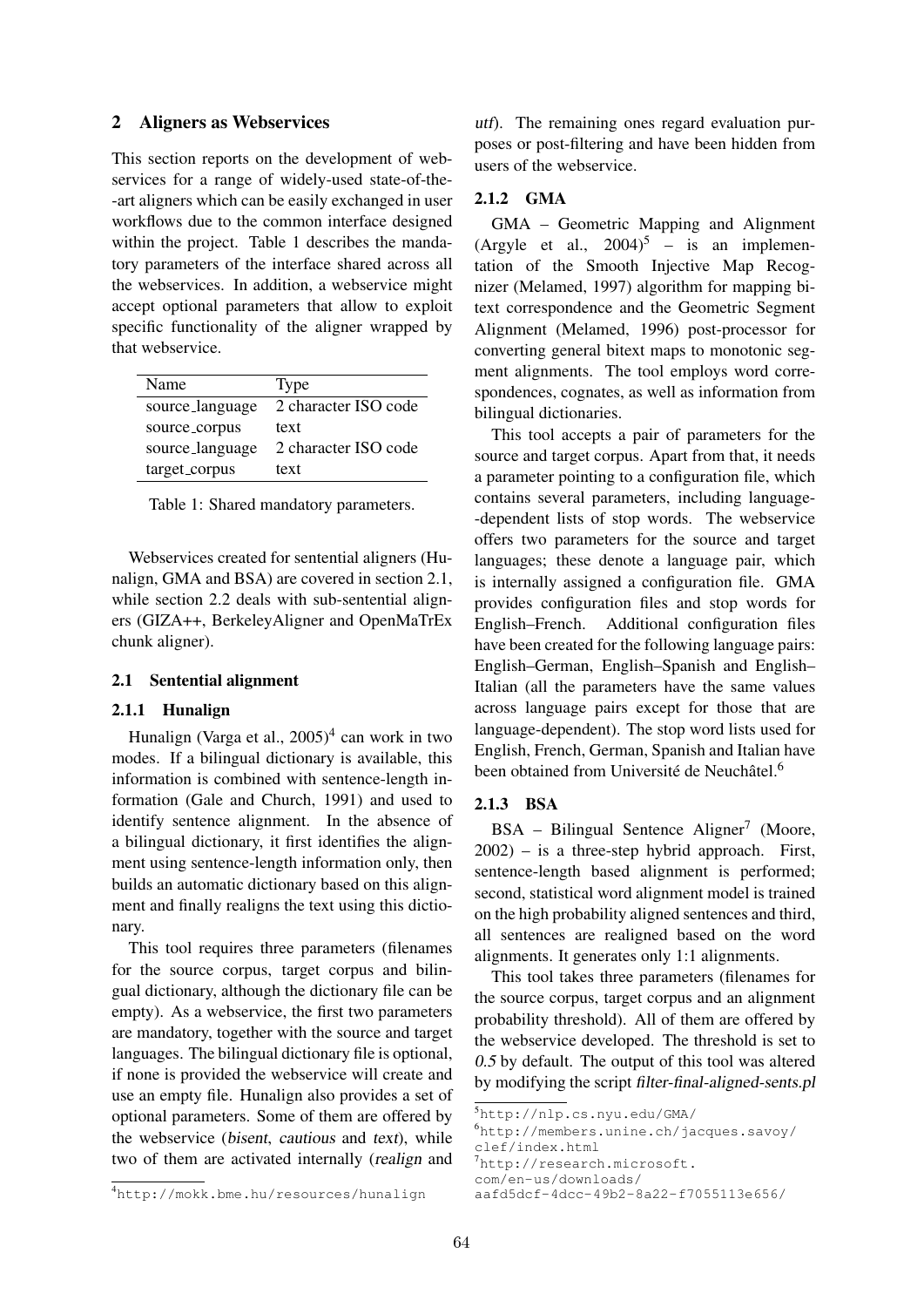which carries out the last phase of the alignment; it receives the set of word alignments found and outputs only those with alignment probability above the threshold. BSA originally outputs a couple of files with the aligned text (one sentence per line). Conversely, we are interested in a unique file where each line contains an alignment by giving the sentence numbers of the source and target languages (see section 3). The output format has been modified to that of Hunalign.

## 2.2 Sub-sentential alignment

#### 2.2.1 GIZA++

 $GIZA++^8$  (Och and Ney, 2003) is a statistical toolkit that is used to train IBM Models 1-5 and an HMM word alignment model. It performs word alignment in several steps that involve different tools (plain2snt, mkcls, snt2cooc, GIZA++, giza2bal and symal). The webservice developed encapsulates all of them through one call.

This word aligner toolkit offers many finegrained input options, which are mainly numeric parameters that modify the behaviour of the aligner. Being the emphasis of the platform to provide easy-to-use versions of the tools, most of the parameters have been kept fixed (i.e. they cannot be changed through the webservice interface). These values (taken from Moses) are:

For  $GIZA++$ :

- model1iterations 5
- model2iterations 0
- model3iterations 3
- model4iterations 3
- model1dumpfrequency 1
- model4smoothfactor 0.4
- nodumps 1
- nsmooth 4
- onlyaldumps 1
- $p0$  (parameter  $p_0$  in IBM-3/4) 0.999

For symal:

- alignment grow
- diagonal yes
- final yes
- both yes

Apart from the mandatory parameters that follow the common interface, the webservice interface offers two specific parameters for mkcls: number of iterations (default value 2) and number of classes (default value 50).

#### 2.2.2 BerkeleyAligner

BerkeleyAligner<sup>9</sup> (Liang et al., 2006; DeNero and Klein, 2007; Haghighi et al., 2009) is a word alignment toolkit combining unsupervised as well as supervised approaches to word alignment. It features joint training of conditional alignment models (cross-EM), syntactic distortion model, as well as posterior decoding heuristics.

Similarly to GIZA++, this tool provides a plethora of options (see documentation/manual.txt in its distribution for details). Most of them are not considered in the webservice interface. The only parameters that are offered by the webservice are the mandatory ones following the common interface and the number of iterations to run the model (default value 2).

# 2.2.3 OpenMaTrEx chunk aligner

OpenMaTrEx $^{10}$  is a marker-driven example--based machine translation system (Dandapat et al., 2010) that provides, among other capabilities, chunk alignment. The webservice developed performs chunk alignment by using several tools included in OpenMaTrEx, sequentially:

- Marker-based chunking (Veale and Way, 1997) (markers available for all the languages of the project but Greek are available).
- Word alignment, relying on GIZA++.
- Chunk alignment, using an algorithm based on Levenshtein edit distance (Levenshtein, 1966) and employing cognates and word probabilities as distance knowledge.

The parameters offered by the webservice are the mandatory ones according to the common interface. The output is produced by running the tool in the ebmt\_alignments\_on\_disk\_with\_id mode; this mode carries out chunk alignment adding sentence identifiers to the output and has been modified to provide not only the identifier of the sentence but also the identifiers of the tokens that delimit each chunk in each language (OpenMaTrEx outputs the textual chunks instead of their numeric identifiers).

# 3 Travelling Object

This section deals with the conversion of the different input/output formats of the aligners from and

<sup>9</sup>http://code.google.com/p/ berkeleyaligner/

<sup>8</sup>http://code.google.com/p/giza-pp/

<sup>10</sup>http://openmatrex.org/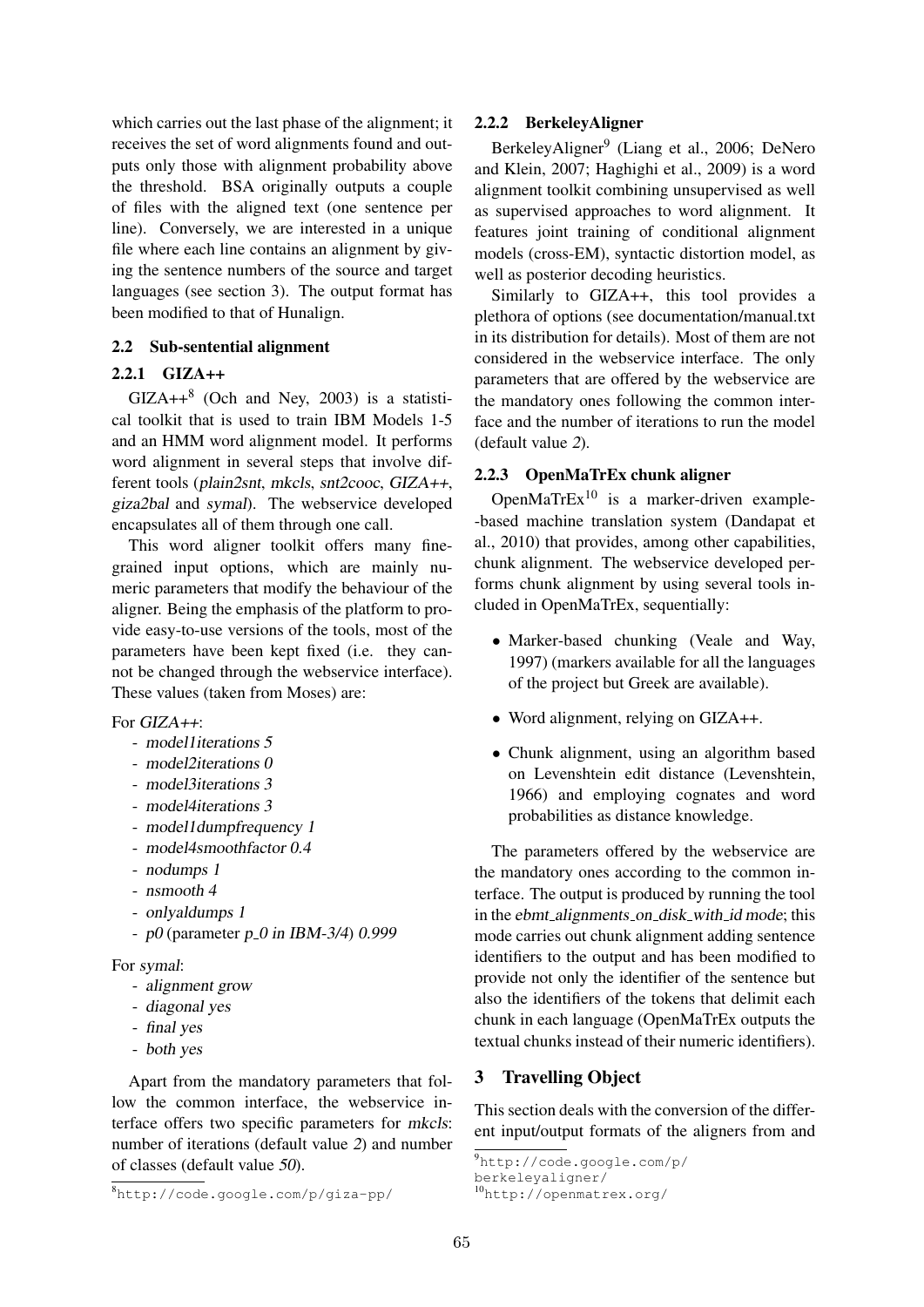to a common format, the Travelling Object (TO) (Poch et al., 2010), which is based on the schema for alignment in  $XCES.$ <sup>11</sup>

A sample output for word alignment is shown in Figure 1. It aligns two documents  $(doc_en.xml)$ and doc es.xml). There are two groups of links for the first sentence of each file. The first token in the source document is aligned to the first in the target. The range of tokens two to three in the source are aligned to the second token in the target. The same format can be used for sentential alignment changing the values of the domains from sentences to paragraphs and the targets from tokens to sentences.

Several webservices have been developed to deal with the conversion between the formats of the aligners and the TO. aligner2to is a webservice that converts the output of any of the aligners to the TO. Another webservice, sentalg tok to2word alg, takes three inputs in TO format (source and target corpus, both sentence- -split and tokenised, and sentence alignment) and outputs two files (the subset of sentences in the source and target corpus that have 1-to- -1 sentence alignments) in the plain sentence- -split and tokenised format that the sub-sentential alignment webservices take as input. Finally, sentsplit\_tok2to is a webservice that was required by sentalg\_tok\_to2word\_alg; it converts sentence--split and tokenised files to the TO format.

# 4 Workflows

This section presents several workflows of webservices showing possible usages of aligners in the platform, the interactions that arise, etc. These workflows have been created using Taverna<sup>12</sup> (Hull et al., 2006), a Workflow Management System that allows the user to create workflows by combining webservices using a graphical interface.

The first workflow, depicted in Figure 2, presents a pipeline that performs sentence alignment on an English–Spanish parallel corpus (inputs url\_sl and url\_tl). Each side of the corpus is preprocessed with a sentence splitter (europarl sentence splitter) and a tokeniser (europarl tokeniser). Then the corpus is sentencealigned using Hunalign. Finally, the outputs of the alignment and the tokenisers are converted to the TO using aligner2to and sentsplit\_tok2to respectively.

Figure 3 and Figure 4 show modified versions of the workflow presented in Figure 2 to perform sentence alignment with the other sentence aligners, BSA and GMA, respectively. Figure 5 shows a workflow that performs word alignment using GIZA++. The workflow in Figure 6 carries out word alignment using BerkeleyAligner. Figure 7 performs chunk alignment using OpenMaTrEx.



Figure 2: Sentence alignment using Hunalign.



Figure 3: Sentence alignment using BSA.

<sup>11</sup>http://www.xces.org/schema/#align

<sup>12</sup>http://www.taverna.org.uk/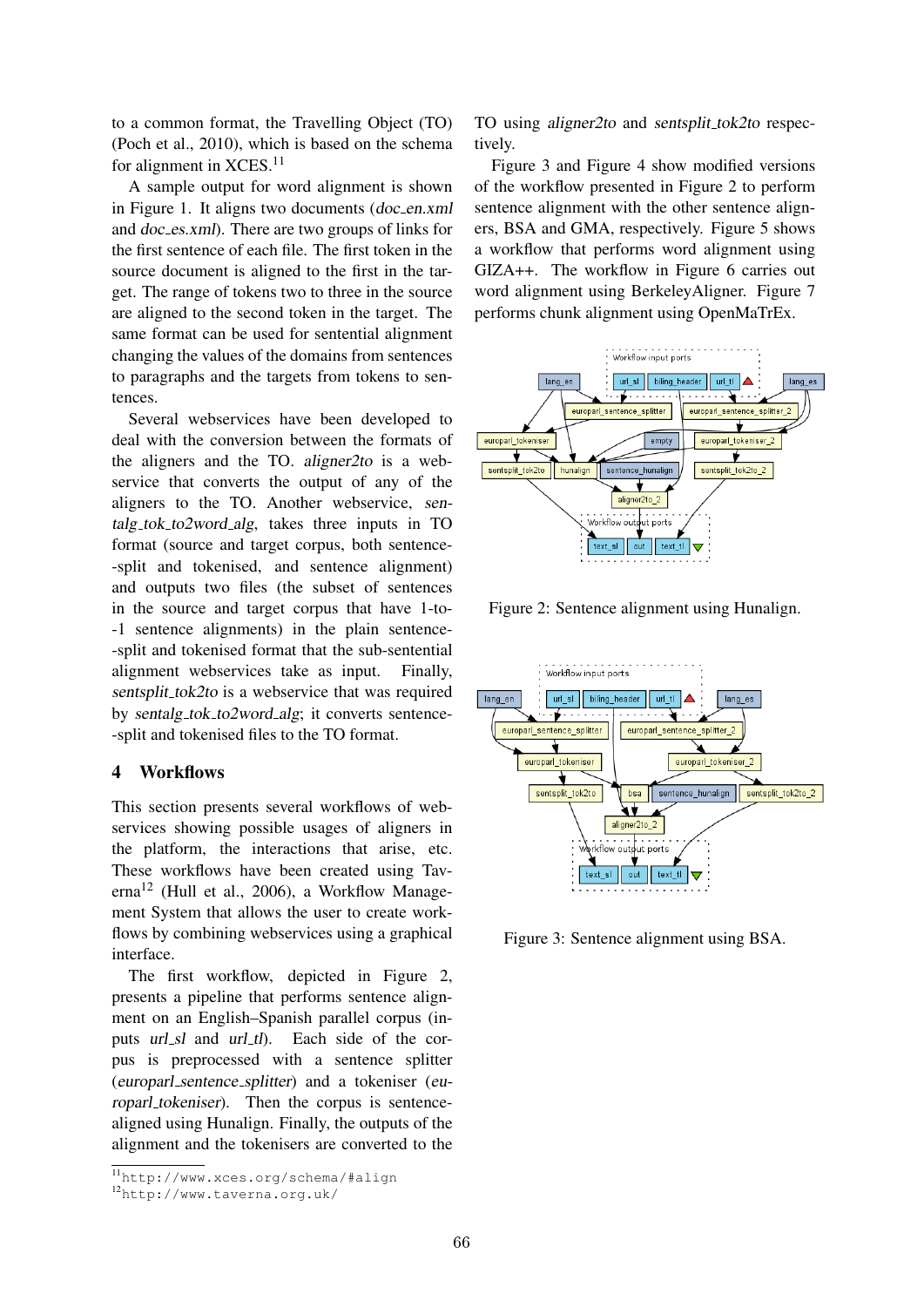```
<cesAlign version="1.0" xmlns="http://www.xces.org/schema/2003">
  <cesHeader version="1.0">
    <profileDesc>
      <translations>
         <translation trans.loc="doc_en.xml" wsd="UTF-8" n="1"/>
         <translation trans.loc="doc_es.xml" wsd="UTF-8" n="2"/>
      </translations>
    </profileDesc>
  </cesHeader>
  <linkList>
    <linkGrp domains="s1 s1" targType="t">
      <link>
        <align xlink:href="#s1_t1"/>
        <align xlink:href="#s1_t1"/>
      \langlelink>
      <link>
        <align xlink:href="#xpointer(id('s1_t2')/range-to(id('s1_t3')))"/>
        <align xlink:href="#s1_t2"/>
      \langlelink>
      [...]
    </linkGrp>
  <linkList>
</cesAlign>
```
Figure 1: Travelling Object sample for word alignment.



 $-1 - 1 - 1 - 1$ Workflow input ports sl  $tl_in$  $sl\_in$  $t\mathbf{l}$ bi\_header <del>. . . .</del> પ∗⊁⊁  $\sim$  . berkeley\_aligner word 71 aligner2to Workflow output ports align  $\overline{\mathbf{v}}$ 

Figure 4: Sentence alignment using GMA.



Figure 5: Word alignment using GIZA++.

Figure 6: Word alignment using BerkeleyAligner.



Figure 7: Chunk alignment using OpenMaTrEx.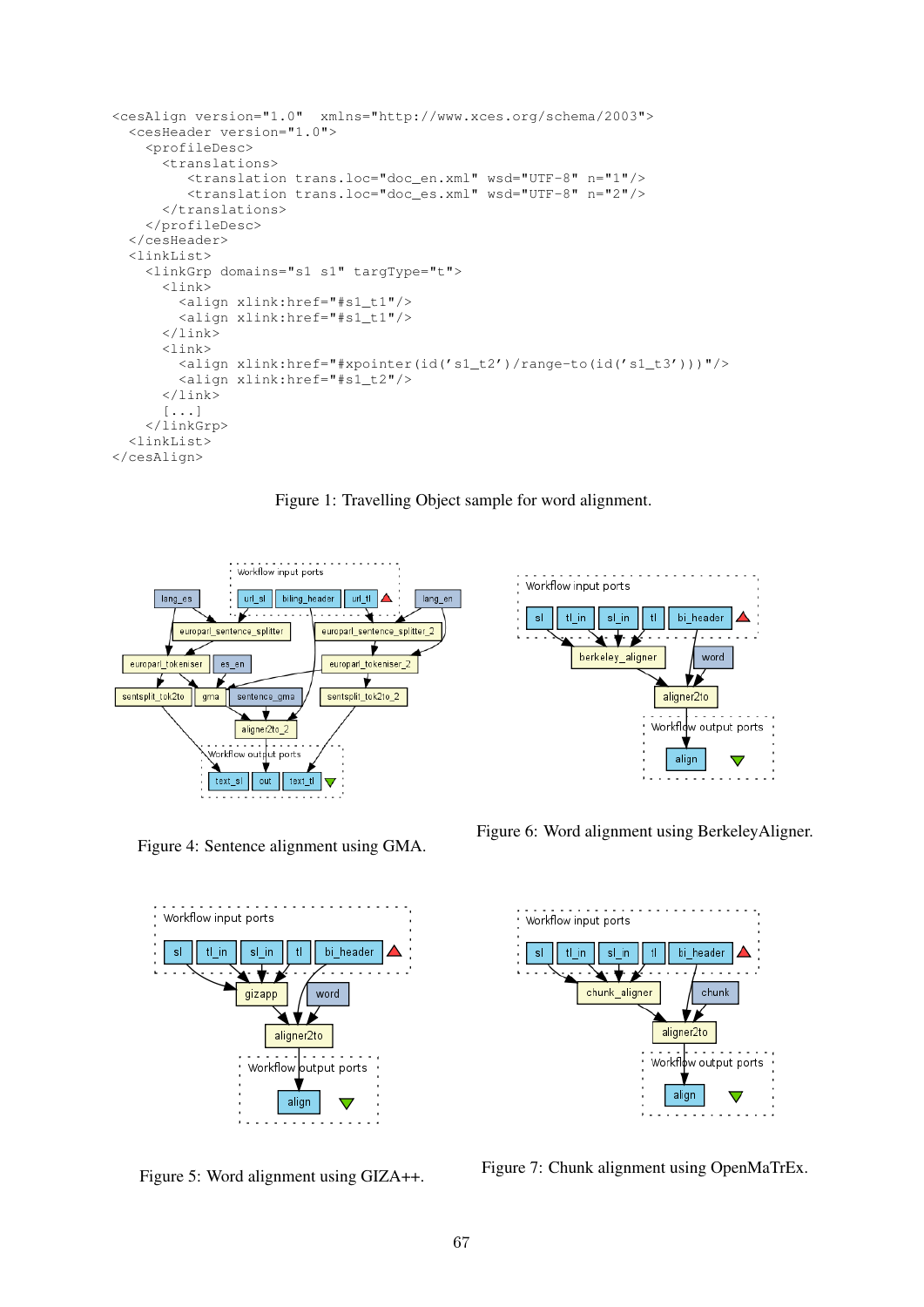Finally, Figure 8 presents a combined pipeline that performs both sentence and word alignment. It consists of a pipeline made up of three nested workflows that execute sequentially: sentential alignment, conversion from sentence alignment TO-compliant output to plain-text word alignment input, and word alignment. The webservices used for alignment are Hunalign for sentential alignment and GIZA++ for word alignment. However, thanks to the use of the common interface and the TO format, any of the aligners could be easily used to replace these.

# 5 Software

The software and data developed can be classified in two categories: webservices and workflows.

The webservices are developed using Soaplab2. $^{13}$  This tool allows to deploy webservices on top of command-line applications by writing files that describe the parameters of these services in ACD format.<sup>14</sup> Soaplab2 then converts the ACD files to XML metadata files which contain all the necessary information to provide the services (script to be run, parameters, options, help messages, etc.). The Soaplab server is a web application run by a server container (Apache Tomcat<sup>15</sup> in our setup) which is in charge of providing the services using the generated metadata. The software pipeline for each webservice reflects this schema:

#### $ACD_{\mathcal{I}} file \rightarrow script \rightarrow tool\_binary$

That is, an ACD file is created to define the input/output ports of the soaplab2 webservice. This file links to an intermediate script, which, regardless of the webservice, is in charge of three main tasks:

- Parameter handling. The parameters offered by the corresponding webservice are checked; if any of them are missing or if any different parameter is used, the execution is aborted.
- Security. Execution is automatically aborted if any command fails or if any variable is not set.

• Logging. A folder is created for each run and holds the input and output files and any log produced by the tool itself.

Finally the tool that the webservice wraps is called from the script. Soaplab is used in many fields like bioinformatics because of its ease of use, low cost maintenance and features. With Soaplab, web service providers do not need to be expert programmers, as they only need to describe their tools with metadata.

All the software developed is released under the GPL version  $3^{16}$  and can be accessed at http://www.computing.dcu.ie/ ˜atoral/#Resources. The source files of the workflows detailed in section 4 are also included.

# 6 Conclusions and Future Work

This paper has presented a webservice architecture for Statistical Machine Translation aimed at non-technical users. Compared to the existing on- -line systems, the proposal allows users to customise systems to their own personal needs. Compared to the available decoders, it has the advantage of lowering the level of expertise required to build an MT system, thus allowing less computer- -literate users to benefit from access to the state- -the-art SMT systems used by researchers and system builders today. Moreover, the hardware and software maintenance cost for the user is dramatically lowered since most of the software is executed on remote machines where resources (cpu, memory, etc.), temporary files and software updates are being managed.

In its current status, the architecture supports alignment, both sentential and sub-sentential. Webservices have been developed for a range of state-of-the-art aligners. Each webservice acts as a wrapper over an aligner, and offers a subset of its original functionality (the aim being to provide easy-to-use tools for final users).

Sample workflows for each of the aligners have been presented. These give a glimpse of the potential of the architecture for the final user. They also show how the aligners interact with the other webservices.

An important role is devoted to interoperability. The usage of a common interface for all the aligners and of a common input/output format allows the user to use any of the provided aligners.

<sup>13</sup>http://soaplab.sourceforge.net/ soaplab2/

<sup>14</sup>http://soaplab.sourceforge.net/

soaplab2/MetadataGuide.html

<sup>15</sup>http://tomcat.apache.org/

<sup>16</sup>http://www.gnu.org/licenses/gpl-3.0. html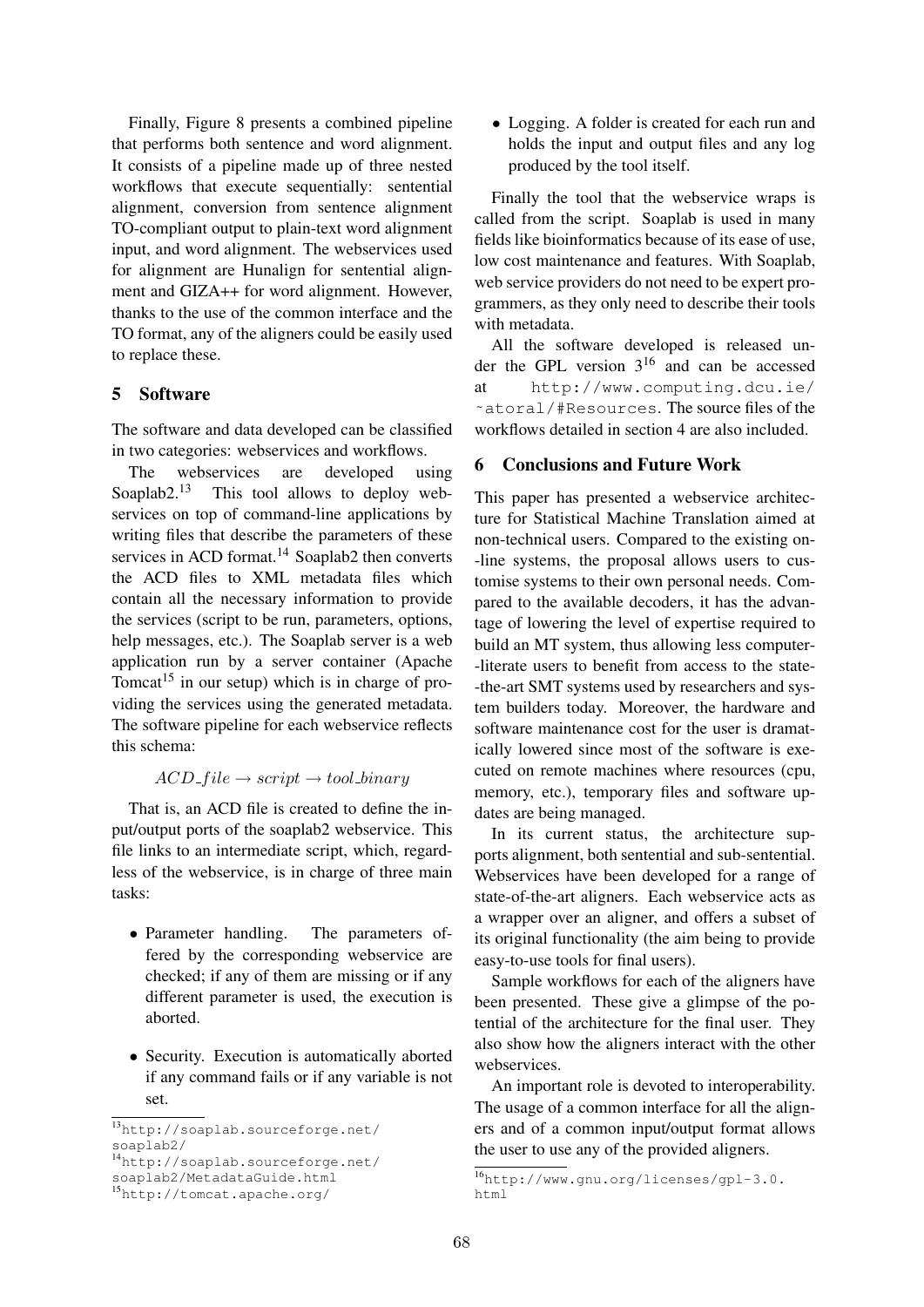

Figure 8: Pipeline that performs sentence and word alignment.